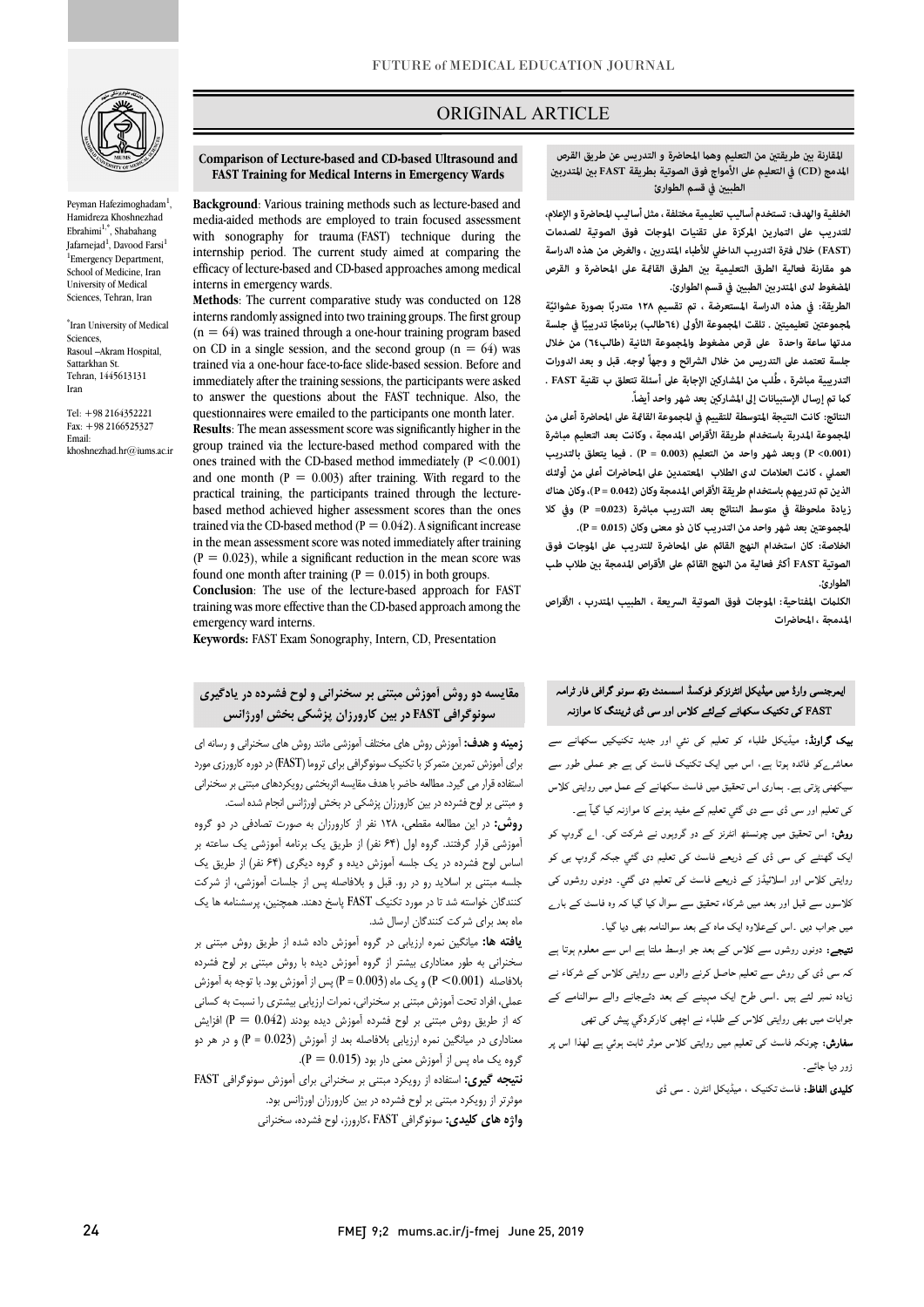### **INTRODUCTION**

Overall, 10% of the total deaths from trauma are because of damages to the abdominal organs (1, 2), and one of the main reasons for the high mortality rates from trauma is delayed diagnosis of patients with high-risk abdominal injuries (3). Also, incorrect assessment of the severity of abdominal lesions is one of the leading causes of preventable deaths in blunt abdominal trauma (4). The most important issue to treat patients with blunt abdominal trauma is early and prompt diagnosis in the ones requiring immediate surgery. Previous studies show that physical examination is not very reliable to judge probable abdominal injuries. In this regard, proficiency in a fast and accurate way becomes a concern since it can properly assess the abdominal trauma.

Focused Assessment with Sonography for Trauma (FAST) can be a good alternative for peritoneal lavage, or computedtomography (CT) scan in abdominal trauma is even accepted as the first choice to assess blunt abdominal injuries caused by trauma (5,6).

Diagnostic approaches in blunt and penetrating abdominal trauma are very different. In penetrating injuries such as gunshot wounds, due to 90% probability of internal injuries, there is little need for preoperative diagnosis and laparotomy is mandatory, while abdominal assessment in patients with blunt trauma is very important due to hidden intraabdominal bleeding (7, 8). Thus, delayed diagnosis of hemoperitoneum may lead to patient's death. The objective of the FAST technique is not the assessment of the entire abdomen, but to assess especial anatomical areas to detect free fluids or blood in the peritoneal cavity (9, 10). This method can be used in emergency wards and in hospitalized patients with unstable hemodynamic status.

The use of FAST as an accurate and low-cost diagnostic modality in patients with trauma is emphasized, and thus the application of this method is trained among surgeons and paramedics for many years. The process of medical education depends on several factors such as training materials, students, professors, educational fields, applied technologies, etc. E-learning is one of the medical education methods. Research demonstrated that the developed countries such as US, UK, China, Canada, and Australia are the pioneers of e-learning in medical education. One of the advantages of e-learning is the access to all people everywhere in different locations (11). In fact, educational officials always focus on the effectiveness of e-learning on augmentation of students' knowledge and attitudes. Elearning is a novel method in medical education. In recent years, its implementation in medical education systems is suggested and practiced. In this regard, different training methods such as lecture-based or media-aided are employed among trainees. The current study aimed at comparing the efficacy of lecture-based method and training by CDs (mediaaided) among medical interns in the emergency wards.

### **METHODS**

The current randomized, double-blind, controlled trial was performed on 128 interns spending their six-month training

 Tehran, Iran in 2014. The inclusion criterion were interns of emergency medicine and the exclusion criteria were unwillingness to cooperate with the study and absence in the pre- or post-test (only one or both). The study objectives consent form. Ethics committee of Iran University of Medical Sciences approved the study (Ethics committee code: 2288/105/D/92). The individuals were randomly divided into two training groups. The first group  $(n = 64)$  was trained session and the second group  $(n = 64)$  was through a onehour face to face slide-based session. The pretest session was held for all participants. The multiple choice questions (MCQ) were designed according to the guidelines for Trauma (FAST) technique. Experts from medical scientific board of Iran University of Medical Sciences evaluated the face and content validity, while their suggestions were considered too. Before and immediately after the training questions about the FAST technique. Also, the participants were asked to respond to the questionnaires emailed to them one month later. Furthermore, the participants were examined by models after training sessions. After the pretest, group 2. A software containing the guidelines for training the group 2. A software containing the guidelines for training the FAST technique was given to group 1. It included a video of classroom and a film of teaching FAST. They had 2 weeks to study the CDs at home. course at the emergency ward of Rasoul-e-Akram Hospital, were explained to all participants and they signed the written through a one-hour training program based on CD in a single training the Focused Assessment with Sonography for sessions, the participants were asked to answer some CD was adopted in group 1 and lecture-based learning in

for quantitative variables and summarized by absolute frequencies and percentages for categorical variables. Categorical variables were compared using Chi-square test or the Fisher exact test when more than 20% of cells with variables were compared using t-test. The difference in assessment score after training compared with before was assessed by using the paired samples t-test. The trend of changes in assessment score after training was tested by SPSS version 16.0 was used. P-values less than 0.05 were considered statistically significant. IRCT registration number was IRCT2014121620344N1. Results were presented as mean  $\pm$  standard deviation (SD) expected count of less than five were observed; quantitative repeated measures ANOVA. For all the statistical analyses,

## **RESULTS**

 In total, 46.9% of the interns were male and 53.1% female with the mean age of  $24.93 \pm 1.37$  (range: 23 to 27). The mean duration of internship was  $7.33 \pm 4.51$  months. The two groups were trained through lecture-based and CDmale gender  $(53.1\%$  versus  $40.6\%$ ,  $P = 0.215$ ), mean age  $(24.94 \pm 0.17 \text{ versus } 24.92 \pm 0.17 \text{ years}, P = 0.949)$ , and mean duration of internship (7.70  $\pm$  0.54 versus 6.95  $\pm$  0.59 months,  $P = 0.349$ . Comparison of the assessment scores this score between the two groups before training  $(P =$  0.083). However, the mean assessment score was significantly based methods, and they were homogeneous in terms of after and before training (Table 1) showed no difference in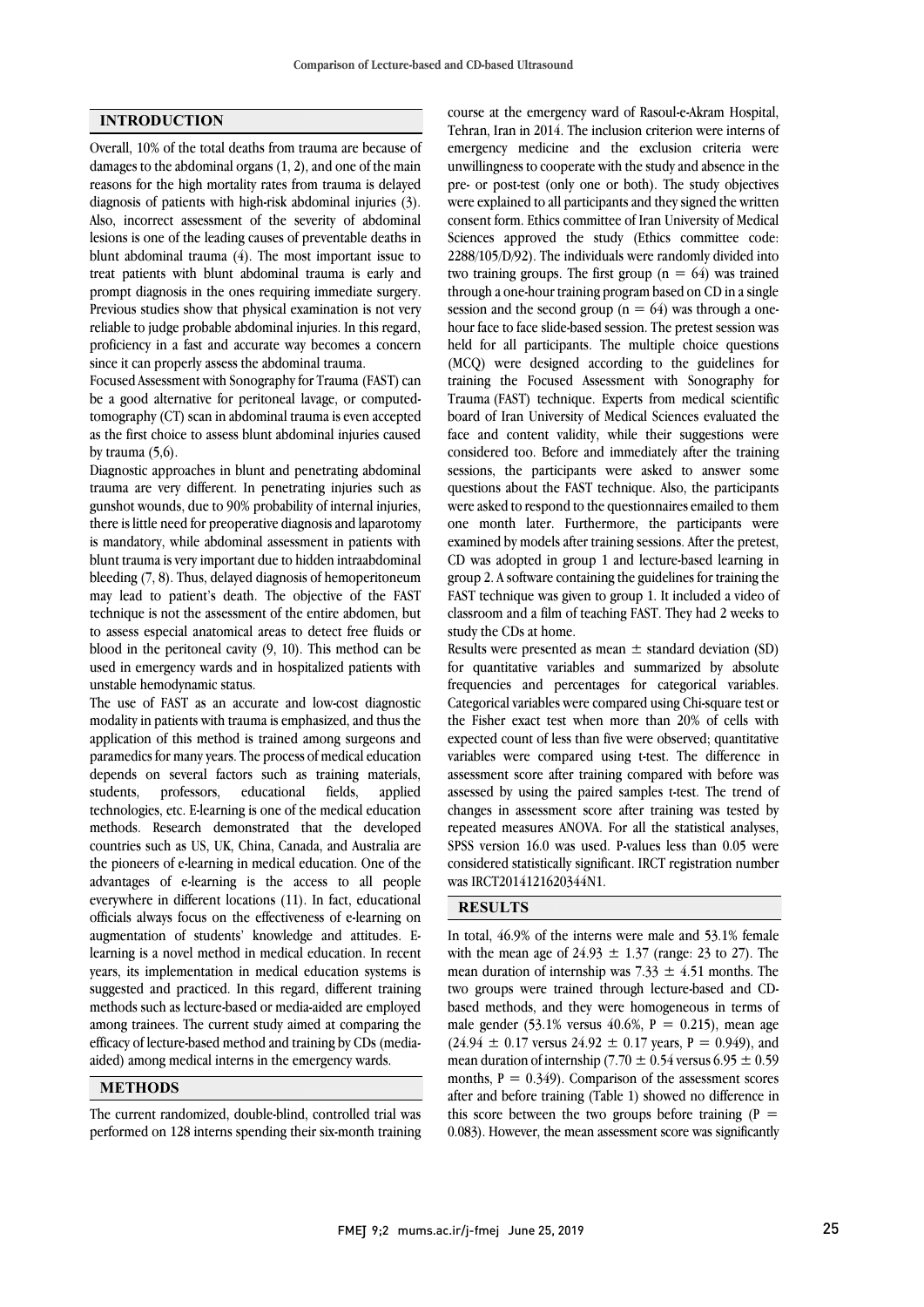method immediately after the sessions  $(P < 0.001)$ . Also, the mean assessment scores one month after training were significantly higher in the participants trained through the lecture-based method than those of the other participants (P participants trained through the lecture-based method achieved higher assessment scores than the ones trained through the CD-based method ( $P = 0.042$ ). The assessment of trend of changes in the assessment scores after training showed a significant increase in the mean scores immediately after training ( $P = 0.023$ ), as well as represented a significant reduction in the mean scores one month after training  $(P =$  0.015). However, repeated measures ANOVA (Figure 1) was not different between the two trained groups one month after training ( $P = 0.797$ ). Limitation of the current study was higher in the participants trained through the lecture-based  $= 0.003$ ). With regard to the practical training, the compared with those of before, using paired samples t-test, showed that the trend of changes in the assessment scores the small sample size.

### **DISCUSSION**

 The mean assessment score was significantly higher in the group trained through the lecture-based method compared with the ones trained with the CD-based method

miniculately and one month after training, since the heath care system expects medical graduates to deal with patients with multiple traumas using appropriate lifesaving practices, and since emergency medicine internship period is when interns can effectively contribute to the education of students with optimal life-saving actions, so one of the main education is the renewal of teaching methods and employment of teaching aids in order to provide the best education. By benefiting from educational programs, it is possible to help people at the increasaly completed in their fields. The goal of medical community education is to promote knowledge and practice of health care to promote community health. In this regard, medical training can be provided through lectures, training manuals, visual, aural, and electronic training methods including the use of immediately and one month after training. Since the health challenges of learning systems and decision makers of clinical possible to help people achieve the necessary competence in simulations (11,12).

 Among recent medical educational programs, two general methods are developed including 1) teacher-centered approach in which the teacher is the mainstay and 2) studentstudents' needs and abilities (13). The current study aimed at assessing the quality of training FAST to interns by teacher- centered approaches including face to face lecture and centered approach where particular attention is paid to the

 $\overline{a}$ 

 $\overline{a}$ 

| Table 1. The assessment score after training methods compared to before that |                        |                      |                   |
|------------------------------------------------------------------------------|------------------------|----------------------|-------------------|
| <b>Mean score</b>                                                            | <b>CD-based method</b> | Lecture-based method | <b>P-value</b>    |
| Before training                                                              | $9.14 \pm 0.25$        | $9.22 \pm 0.26$      | 0.083             |
| Immediately after training                                                   | $12.00 \pm 0.21$       | $13.26 \pm 0.19$     | ${}_{\leq 0.001}$ |
| Practical training                                                           | $5.75 \pm 0.07$        | $5.91 \pm 0.37$      | 0.042             |
| One-month after training                                                     | $11.19 \pm 0.28$       | $12.23 \pm 0.20$     | 0.003             |

 $\overline{a}$ 



**Figure 1. Trend of the change in assessment score in two training methods**

j